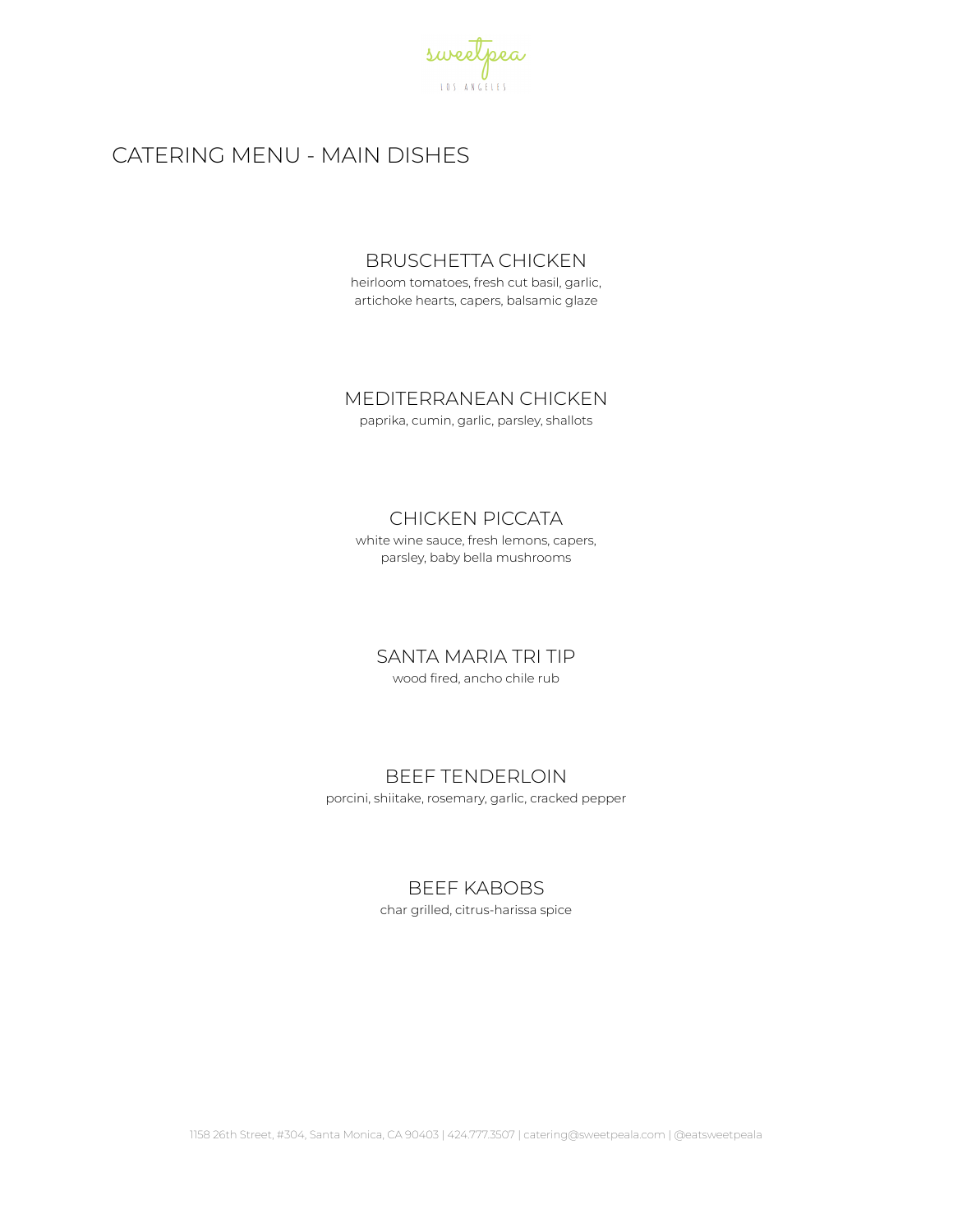

# CATERING MENU - MAIN DISHES

### MEYER LEMON SALMON

fresh cut herbs, white wine, shallots pan seared in olive oil

### CHIMICHURRI HALIBUT

fresh cut herbs, pepper flake, fresh garlic pan seared in olive oil

> BLACKENED SHRIMP cajun cream sauce

# VEGAN

ZUCCHINI BOLOGNESE plant based bolognese sauce

# BAJA "FISH" TACOS

beer battered oyster mushrooms, chipotle creme, fresh salsa, avocado, grilled tortillas

# ROASTED CAULIFLOWER STEAK

fire roasted golden tomato bruschetta, microgreens

1158 26th Street, #304, Santa Monica, CA 90403 | 424.777.3507 | catering@sweetpeala.com | @eatsweetpeala